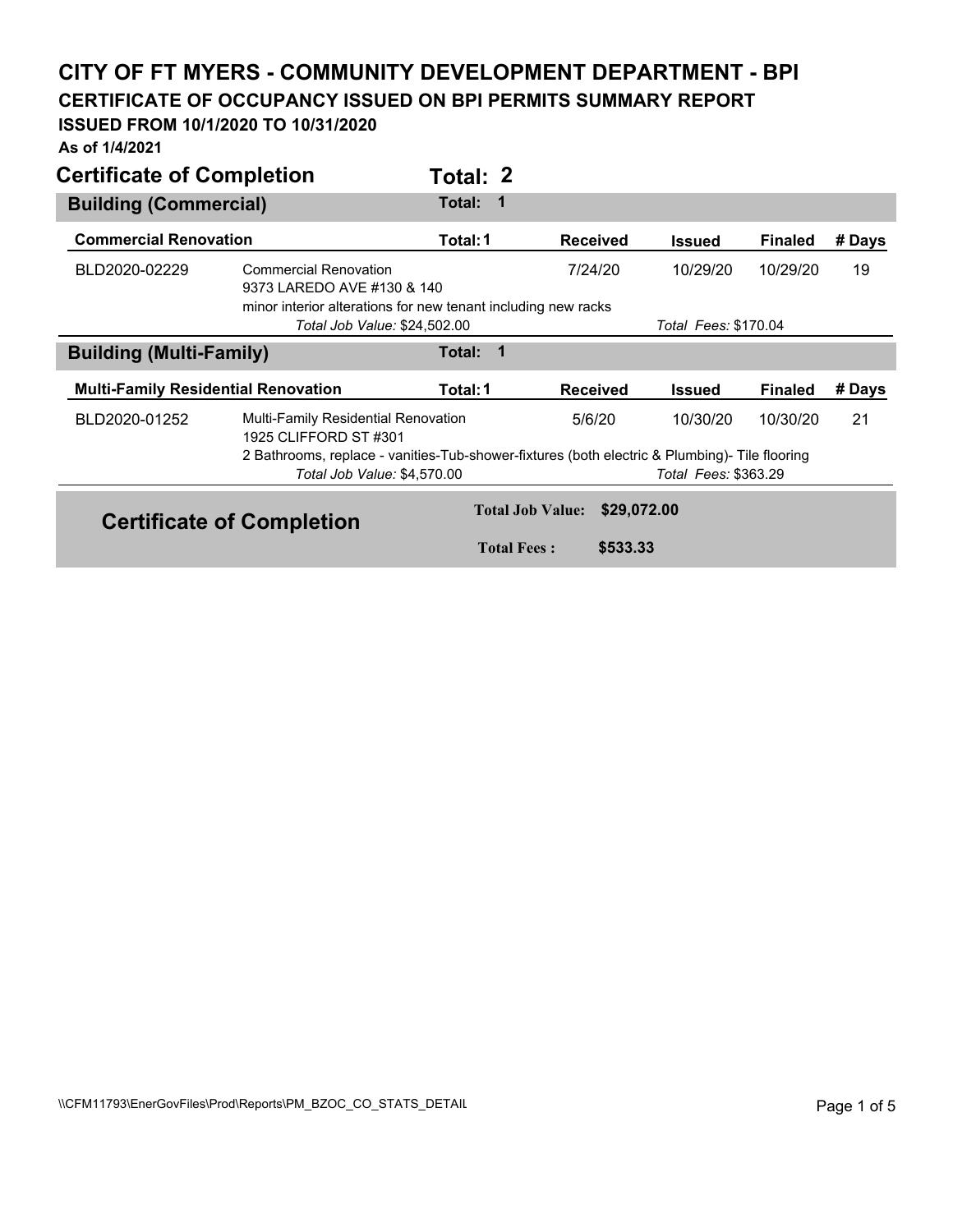## **Certificate of Occupancy Total: 37**

| <b>Building (1&amp;2 Family)</b> |                                                                                                                                               | Total:<br>30 |                 |                                    |                |                |
|----------------------------------|-----------------------------------------------------------------------------------------------------------------------------------------------|--------------|-----------------|------------------------------------|----------------|----------------|
| <b>Mobile Home</b>               |                                                                                                                                               | Total: 1     | <b>Received</b> | <b>Issued</b>                      | <b>Finaled</b> | # Days         |
| BLD2020-01564                    | Mobile Home<br>287 EDWARDO AVE<br>Install new mobile home                                                                                     |              | 6/2/20          | 10/1/20                            | 10/1/20        | 22             |
|                                  | Total Job Value: \$48,000.00                                                                                                                  |              |                 | Total Fees: \$427.75               |                |                |
| <b>Single Family - New</b>       |                                                                                                                                               | Total: 27    | <b>Received</b> | <b>Issued</b>                      | <b>Finaled</b> | # Days         |
| BLD2020-01420                    | Single Family - New<br>12006 WESTMORELAND WAY<br>Construction of a New Single Family Home. LOT 1047 SHUTTERS<br>Total Job Value: \$352,440.00 |              | 5/20/20         | 10/9/20<br>Total Fees: \$10,465.64 | 10/9/20        | 9              |
| BLD2020-01430                    | Single Family - New                                                                                                                           |              | 5/20/20         | 10/30/20                           | 10/30/20       | 13             |
|                                  | 4757 IMPERIAL EAGLE LN LN<br>Construction of a New Single Family Home. LOT#66 SHUTTERS<br>Total Job Value: \$634,710.00                       |              |                 | Total Fees: \$9,601.91             |                |                |
| BLD2020-01686                    | Single Family - New                                                                                                                           |              | 6/11/20         | 10/29/20                           | 10/29/20       | 20             |
|                                  | 3930 SPOTTED EAGLE WAY<br>Construction of a New Single Family Home. LOT#7 SHUTTERS<br>Total Job Value: \$263,656.00                           |              |                 | Total Fees: \$8,134.49             |                |                |
| BLD2020-00964                    | Single Family - New                                                                                                                           |              | 4/3/20          | 10/12/20                           | 10/12/20       | 26             |
|                                  | 10050 WINDY POINTE CT<br>New Construction lot #568 (452-L) SHUTTERS<br>Total Job Value: \$359,543.00                                          |              |                 | Total Fees: \$12,801.84            |                |                |
| BLD2020-01546                    | Single Family - New                                                                                                                           |              | 6/1/20          | 10/13/20                           | 10/13/20       | 9              |
|                                  | 11428 TIVERTON TRCE<br>construction of a new single family home IMPACT GLASS<br>Total Job Value: \$362,114.00                                 |              |                 | Total Fees: \$10,564.65            |                |                |
| BLD2020-01013                    | Single Family - New<br>4121 SPOTTED EAGLE WAY                                                                                                 |              | 4/8/20          | 10/7/20                            | 10/7/20        | 9              |
|                                  | construction of a new single family home SHUTTERS<br>Total Job Value: \$273,453.00                                                            |              |                 | Total Fees: \$8,148.95             |                |                |
| BLD2020-00864                    | Single Family - New<br>4097 SPOTTED EAGLE WAY                                                                                                 |              | 3/23/20         | 10/7/20                            | 10/7/20        | $\overline{7}$ |
|                                  | construction of a new single family home SHUTTERS                                                                                             |              |                 | Total Fees: \$8,122.07             |                |                |
| BLD2020-00573                    | Total Job Value: \$273,453.00<br>Single Family - New                                                                                          |              | 2/27/20         | 10/29/20                           | 10/29/20       | 26             |
|                                  | 11460 REMINGTON CHASE<br>Construction of a New Single Family Home                                                                             |              |                 |                                    |                |                |
|                                  | Total Job Value: \$500,004.00                                                                                                                 |              |                 | Total Fees: \$10,937.40            |                |                |
| BLD2020-00741                    | Single Family - New<br>3120 ROYAL GARDENS AVE<br>New construction of a single family home with non impact windows and doors.                  |              | 3/10/20         | 10/5/20                            | 10/5/20        | 10             |
|                                  | Total Job Value: \$384,279.00                                                                                                                 |              |                 | Total Fees: \$16,014.82            |                |                |
| BLD2020-01201                    | Single Family - New<br>11858 HICKORY ESTATE CIR CIR<br>Construction of a single family residence. Shutters                                    |              | 4/30/20         | 10/14/20                           | 10/14/20       | 21             |
|                                  | Total Job Value: \$403,628.00                                                                                                                 |              |                 | Total Fees: \$10,823.23            |                |                |

\\CFM11793\EnerGovFiles\Prod\Reports\PM\_BZOC\_CO\_STATS\_DETAIL\PhysicalCritics\PM\_BZOC\_CO\_STATS\_DETAIL\PhysicalCritics\PM\_BZOC\_CO\_STATS\_DETAIL\PhysicalCritics\PM\_BZOC\_CO\_STATS\_DETAIL\PhysicalCritics\PM\_BZOC\_CO\_STATS\_DETAIL\P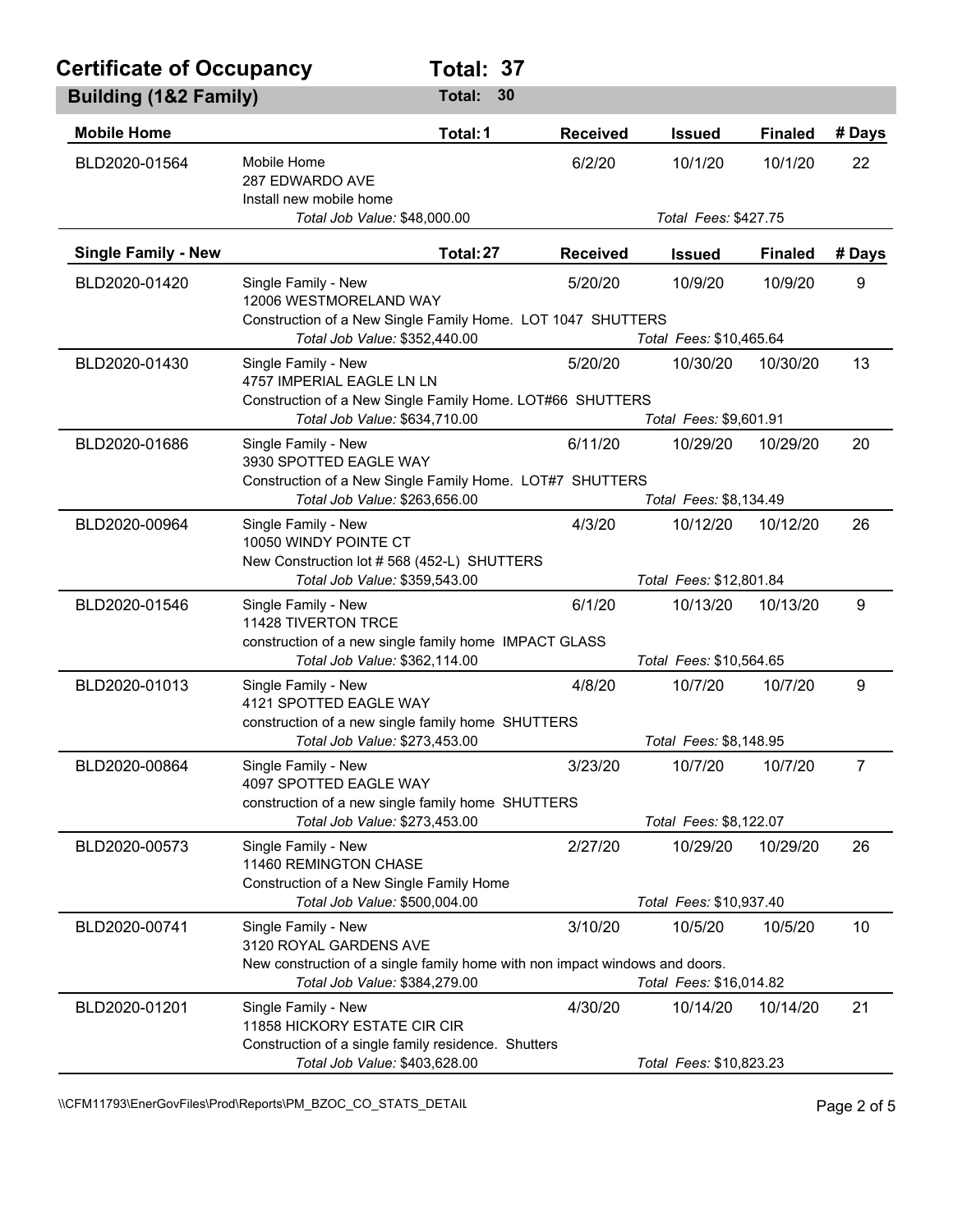| BLD2020-01349 | Single Family - New<br>12063 WESTMORELAND WAY<br>CONSTRUCTION OF A NEW SINGLE FAMILY HOME SHUTTERS         | 5/15/20  | 10/9/20                 | 10/9/20  | 14  |
|---------------|------------------------------------------------------------------------------------------------------------|----------|-------------------------|----------|-----|
|               | Total Job Value: \$266,963.00                                                                              |          | Total Fees: \$10,107.32 |          |     |
| BLD2020-01237 | Single Family - New<br>11951 ARBOR TRACE DR<br>Construction of a single family residence SHUTTERS          | 5/5/20   | 10/14/20                | 10/14/20 | 16  |
|               | Total Job Value: \$321,947.00                                                                              |          | Total Fees: \$10,271.62 |          |     |
| BLD2019-02427 | Single Family - New<br>4 LIVE OAK LN                                                                       | 8/1/19   | 10/2/20                 | 10/2/20  | 74  |
|               | Construction of a new Single Family Residence IMPACT GLASS<br>Total Job Value: \$359,543.00                |          | Total Fees: \$15,423.75 |          |     |
| BLD2020-00462 | Single Family - New<br>12060 WESTMORELAND WAY<br>Construction of a new single family home SHUTTERS         | 2/18/20  | 10/2/20                 | 10/2/20  | 15  |
|               | Total Job Value: \$254,604.00                                                                              |          | Total Fees: \$9,845.52  |          |     |
| BLD2020-01358 | Single Family - New<br>11265 CARLINGFORD RD                                                                | 5/15/20  | 10/1/20                 | 10/1/20  | 14  |
|               | Construction of a New Single Family Home. SHUTTERS<br>Total Job Value: \$291,700.00                        |          | Total Fees: \$10,257.13 |          |     |
| BLD2020-00105 | Single Family - New<br>4339 BLUEGRASS DR                                                                   | 1/13/20  | 10/26/20                | 10/26/20 | 141 |
|               | Construction of a single family residence SHUTTERS<br>Total Job Value: \$354,506.00                        |          | Total Fees: \$10,587.81 |          |     |
| BLD2019-03805 | Single Family - New<br>3127 ROYAL GARDENS AVE                                                              | 12/10/19 | 10/6/20                 | 10/6/20  | 8   |
|               | new construction of a single family home with NON impact windows & doors<br>Total Job Value: \$449,194.00  |          | Total Fees: \$16,561.52 |          |     |
| BLD2020-00575 | Single Family - New<br>3954 SPOTTED EAGLE WAY                                                              | 2/27/20  | 10/28/20                | 10/28/20 | 12  |
|               | Construction of a New Single Family Home<br>Total Job Value: \$376,687.00                                  |          | Total Fees: \$8,578.47  |          |     |
| BLD2020-00498 | Single Family - New<br>4013 SPOTTED EAGLE WAY<br>construction of a new single family home                  | 2/20/20  | 10/8/20                 | 10/8/20  | 13  |
|               | Total Job Value: \$650,695.00                                                                              |          | Total Fees: \$9,700.34  |          |     |
| BLD2020-01063 | Single Family - New<br>11854 HICKORY ESTATE CIR CIR<br>Construction of a Single Family Residence. SHUTTERS | 4/15/20  | 10/9/20                 | 10/9/20  | 36  |
|               | Total Job Value: \$403,628.00                                                                              |          | Total Fees: \$10,783.23 |          |     |
| BLD2020-00218 | Single Family - New<br>11642 RIVERSTONE LN<br>New construction lot 601 (454-L)                             | 1/24/20  | 10/7/20                 | 10/7/20  | 56  |
|               | Total Job Value: \$448,103.00                                                                              |          | Total Fees: \$12,796.82 |          |     |
| BLD2020-00368 | Single Family - New<br>11875 BOXELDER WAY                                                                  | 2/10/20  | 10/9/20                 | 10/9/20  | 94  |
|               | Construction of a single family home SHUTTERS<br>Total Job Value: \$399,607.00                             |          | Total Fees: \$10,462.51 |          |     |
| BLD2020-00461 | Single Family - New<br>11466 TIVERTON TRCE<br>Construction of a new single family home SHUTTERS            | 2/18/20  | 10/29/20                | 10/29/20 | 15  |

\\CFM11793\EnerGovFiles\Prod\Reports\PM\_BZOC\_CO\_STATS\_DETAIL\PhysicalCritic Page 3 of 5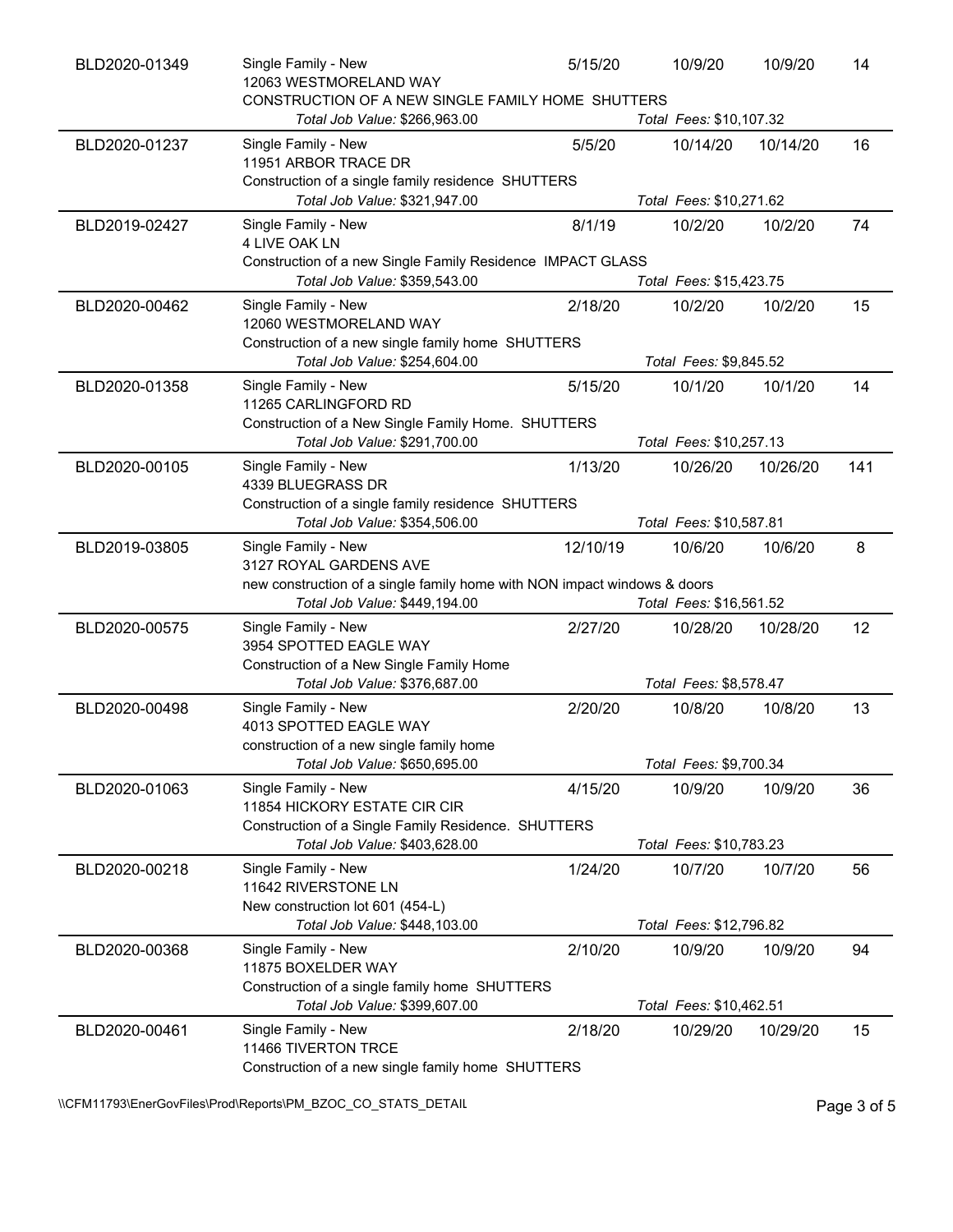|                                                            | Total Job Value: \$480,474.00                                                                                                             |                          |                 | Total Fees: \$11,208.43  |                |        |  |
|------------------------------------------------------------|-------------------------------------------------------------------------------------------------------------------------------------------|--------------------------|-----------------|--------------------------|----------------|--------|--|
| BLD2020-00975                                              | Single Family - New<br>11940 ARBOR TRACE DR                                                                                               |                          | 4/6/20          | 10/9/20                  | 10/9/20        | 25     |  |
|                                                            | Construction of single family residence. LOT - J015 SHUTTERS<br>Total Job Value: \$396,770.00                                             |                          |                 | Total Fees: \$10,550.94  |                |        |  |
| BLD2020-00987                                              | Single Family - New<br>3108 ROYAL GARDENS AVE                                                                                             |                          | 4/6/20          | 10/6/20                  | 10/6/20        | 50     |  |
|                                                            | NEW CONSTRUCTION OF A SINGLE FAMILY HOME WITH NON IMPACT WINDOWS AND<br><b>DOORS</b>                                                      |                          |                 |                          |                |        |  |
|                                                            | Total Job Value: \$335,295.00                                                                                                             |                          |                 | Total Fees: \$15,701.78  |                |        |  |
| BLD2020-00107                                              | Single Family - New<br>11904 ARBOR TRACE DR                                                                                               |                          | 1/13/20         | 10/13/20                 | 10/13/20       | 36     |  |
|                                                            | Construction of a single family residence. SHUTTERS<br>Total Job Value: \$318,740.00                                                      |                          |                 | Total Fees: \$10,184.32  |                |        |  |
| BLD2020-01424                                              | Single Family - New                                                                                                                       |                          | 5/20/20         | 10/9/20                  | 10/9/20        | 9      |  |
|                                                            | 11849 CLIFTON TER                                                                                                                         |                          |                 |                          |                |        |  |
|                                                            | Construction of a New Single Family Home. LOT#939 SHUTTERS                                                                                |                          |                 |                          |                |        |  |
|                                                            | Total Job Value: \$302,476.00                                                                                                             |                          |                 | Total Fees: \$10,344.43  |                |        |  |
| <b>Single Family Attached - New</b>                        |                                                                                                                                           | Total: 2                 | <b>Received</b> | <b>Issued</b>            | <b>Finaled</b> | # Days |  |
| BLD2020-00216                                              | Single Family Attached - New<br>11671 LAKEWOOD PRESERVE PL                                                                                |                          | 1/24/20         | 10/2/20                  | 10/2/20        | 89     |  |
|                                                            | New construction lot 669 (32-L)                                                                                                           |                          |                 |                          |                |        |  |
|                                                            | Total Job Value: \$285,399.00                                                                                                             |                          |                 | Total Fees: \$10,258.85  |                |        |  |
| BLD2020-00214                                              | Single Family Attached - New<br>11677 LAKEWOOD PRESERVE PL                                                                                |                          | 1/24/20         | 10/2/20                  | 10/2/20        | 89     |  |
|                                                            | New construction lot 670 (35-R)<br>Total Job Value: \$337,168.00                                                                          |                          |                 | Total Fees: \$10,441.31  |                |        |  |
| <b>Building (Commercial)</b>                               |                                                                                                                                           | $\overline{2}$<br>Total: |                 |                          |                |        |  |
| <b>Commercial New Construction</b>                         |                                                                                                                                           | Total: 2                 | <b>Received</b> | <b>Issued</b>            | <b>Finaled</b> | # Days |  |
| BLD2019-03973                                              | <b>Commercial New Construction</b><br>3792 IRONBRIDGE BLVD                                                                                |                          | 12/27/19        | 10/9/20                  | 10/9/20        | 41     |  |
|                                                            | New Construction of Metal Building.<br>Total Job Value: \$838,980.00                                                                      |                          |                 | Total Fees: \$27,474.93  |                |        |  |
| BLD2020-00315                                              | <b>Commercial New Construction</b>                                                                                                        |                          | 2/5/20          | 10/9/20                  | 10/9/20        | 56     |  |
|                                                            | 3828 IRONBRIDGE BLVD<br>new commercial building                                                                                           |                          |                 |                          |                |        |  |
|                                                            | Total Job Value: \$838,980.00                                                                                                             |                          |                 | Total Fees: \$27,444.93  |                |        |  |
| $5\phantom{1}$<br><b>Building (Multi-Family)</b><br>Total: |                                                                                                                                           |                          |                 |                          |                |        |  |
|                                                            | <b>Multi-Family Residential New Construction</b>                                                                                          | Total: 5                 | <b>Received</b> | <b>Issued</b>            | <b>Finaled</b> | # Days |  |
| BLD2018-00702                                              | <b>Multi-Family Residential New Construction</b>                                                                                          |                          | 3/12/18         | 10/7/20                  | 10/7/20        | 165    |  |
|                                                            | 5134 MINA CIR #- BUILDING 14<br>Building #14- 3 story structure with 25 multifamily units ((PDOX))                                        |                          |                 |                          |                |        |  |
|                                                            | Total Job Value: \$3,967,197.40                                                                                                           |                          |                 | Total Fees: \$232,498.04 |                |        |  |
| BLD2018-00710                                              | <b>Multi-Family Residential New Construction</b>                                                                                          |                          | 3/13/18         | 10/30/20                 | 10/30/20       | 164    |  |
|                                                            | 5179 MINA CIR #- BUILDING 12<br>Building #12, 4-story structure with 53 multifamily units ((pdox)) Type IV BLDG, Threshold<br><b>BLDG</b> |                          |                 |                          |                |        |  |